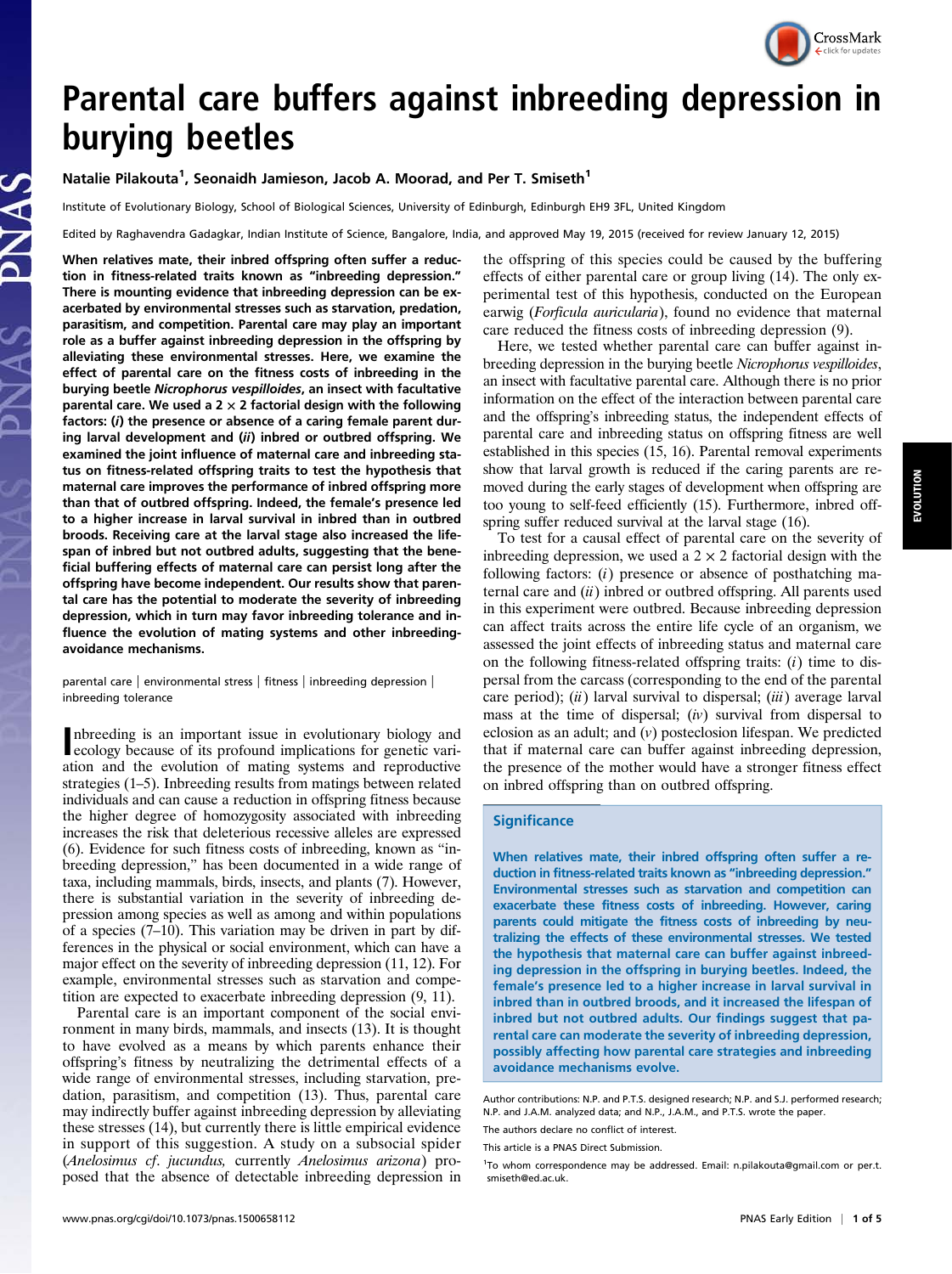#### Results

Maternal care shortened the time to dispersal from the carcass, but there was no difference in time to dispersal between inbred and outbred broods, and there was no effect of the interaction between maternal care and the offspring's inbreeding status (Tables 1 and 2). Time to dispersal was significantly shorter when the female parent was younger (estimate =  $0.038$  d, SE =  $0.008$ ,  $t_{84} = 4.87$ , P < 0.0001). Finally, there was no effect of carcass size  $(t_{84} = 1.21, P =$ 0.23) or the number of larvae dispersing  $(t<sub>84</sub> = -0.127, P = 0.90)$  on time to dispersal.

Maternal care significantly increased the probability that at least one larva in a brood survived to dispersal (zero hurdle model: estimate =  $0.964$ , SE =  $0.241$ ,  $z_{84} = 4.00$ ,  $P < 0.0001$ ). The offspring's inbreeding status did not have a significant effect on this component of larval survival (zero hurdle model:  $z_{84} = 1.91$ ,  $P = 0.056$ , and there was no effect of the interaction between maternal care and inbreeding status (zero hurdle model:  $z_{84}$  = 1.09,  $P = 0.28$ ). For broods in which at least one larva was present at dispersal, both maternal care and offspring inbreeding status had an effect on larval survival (Tables 1 and 2). The interaction between these two factors also had a significant effect (Table 1), because maternal presence improved the survival of inbred larvae more than that of outbred larvae (Table 2). There were no detectable effects of carcass size ( $z_{84} = -0.62$ ,  $P = 0.54$ ) or female age  $(z_{84} = 1.77, P = 0.076)$  on larval survival to dispersal.

Maternal care significantly increased larval mass at dispersal, but there was no significant effect of inbreeding status on larval mass and no significant interaction between maternal care and inbreeding status (Tables 1 and 2). Furthermore, larval mass did not depend on carcass size ( $t_{84} = -0.15$ ,  $P = 0.88$ ) or female age  $(t<sub>84</sub> = -1.08, P = 0.28).$ 

Both maternal care and inbreeding status had significant effects on the offspring's survival to eclosion. Maternal care increased survival to eclosion, and outbred larvae had higher survival than inbred ones (Tables 1 and 2). Survival to eclosion was not influenced by the interaction between maternal care and inbreeding status (Table 1).

Last, maternal care increased the lifespan of offspring after eclosion, and outbred offspring had longer lifespans than inbred ones (Tables 1 and 2). The statistically significant interaction between inbreeding status and maternal care indicated that receiving care improved the lifespan of inbred adults but not of outbred adults (Tables 1 and 2). There was no evidence for a difference in lifespan after eclosion between males and females  $(z_{448} = -0.33, P = 0.74).$ 

Overall, we found evidence for inbreeding depression in survival to dispersal, survival from dispersal to eclosion, and lifespan after eclosion (Table 1). Moreover, we found evidence for a significant interaction between maternal care and offspring inbreeding status for survival to dispersal and posteclosion lifespan, indicating a buffering effect of maternal care (Table 1). This conclusion is supported by our estimates of inbreeding depression (δ), which show that maternal care moderates the severity of inbreeding depression in these two traits (Fig. 1 and Table 2).

#### Discussion

We provide experimental evidence supporting the suggestion that parental care can buffer against the deleterious effects of inbreeding on offspring fitness (14). First, we found that maternal care had a greater positive effect on larval survival to dispersal in inbred broods than in outbred broods. Second, we found that maternal care increased the lifespan of inbred offspring but not of outbred offspring. Thus, our results show that the buffering effects of parental care are detectable not only during the period when offspring depend on parental care (i.e., from egg laying to dispersal from the carcass) but also later in life when offspring have become independent. To our knowledge, this is the first study to show a causal effect of parental care on the severity of inbreeding depression. We provide a more detailed discussion of our results below.

Our first key finding was that maternal care had a stronger effect on survival to dispersal in inbred than in outbred larvae. This finding provides clear evidence that maternal care buffers against inbreeding depression during the period when larvae depend on maternal care. Before independence, larvae benefit directly from various components of maternal care, such as food provisioning (16, 17), defense against conspecific intruders (18), and defense against bacterial and fungal competitors through antimicrobial secretions (19). Thus, during this period, caring parents are in a position to neutralize directly the negative effects of the environmental stresses that are otherwise expected to exacerbate the fitness costs of inbreeding depression (11, 12).

Our second key finding was that maternal care increased the adult lifespan of inbred offspring but not of outbred offspring. This finding shows that parental care can buffer against inbreeding depression in offspring long after they have become independent of their parents. The extended adult lifespan of inbred offspring resulting from maternal care may indicate that maternal care increases the general condition of inbred offspring, thereby enhancing their survival prospects after the end of the parental care period. Our results show that the buffering effects of parental care against inbreeding depression can occur across different life stages, reinforcing the importance of measuring fitness consequences across an individual's whole life span (6).

Our finding that maternal care in N. vespilloides buffers against inbreeding depression in larval survival and adult lifespan contrasts with a recent study that found no evidence for a buffering effect on larval survival in the European earwig (9). One potential explanation for these opposing results is that no inbreeding depression in larval survival was observed in European

| Table 1. Effects of maternal care and offspring inbreeding status on fitness-related offspring traits |  |  |  |
|-------------------------------------------------------------------------------------------------------|--|--|--|
|                                                                                                       |  |  |  |

|                       | Maternal care |       |        | Inbreeding status |       |       | Interaction |          |         |       |         |          |
|-----------------------|---------------|-------|--------|-------------------|-------|-------|-------------|----------|---------|-------|---------|----------|
| Offspring trait       | Est           | SE    | z/t    | P                 | Est   | SE    | z/t         | P        | Est     | SE    | zlt     | P        |
| Time to dispersal     | $-1.00$       | 0.25  | $-4.0$ | $<$ 0.001         | 0.26  | 0.41  | 0.64        | 0.52     | $-0.64$ | 0.51  | $-1.3$  | 0.21     |
| Survival to dispersal | 0.67          | 0.10  | 6.8    | < 0.0001          | 0.77  | 0.10  | 7.6         | < 0.0001 | $-0.49$ | 0.12  | $-4.2$  | < 0.0001 |
| Larval mass           | 0.027         | 0.008 | 3.5.   | < 0.001           | 0.006 | 0.007 | 0.85        | 0.40     | 0.011   | 0.011 | 1.0     | 0.31     |
| Survival to eclosion  | 1.22          | 0.41  | 3.0    | 0.004             | 1.88  | 0.50  | 3.7         | < 0.001  | $-0.12$ | 0.80  | $-0.15$ | 0.88     |
| Posteclosion lifespan | 0.53          | 0.09  | 5.8    | < 0.0001          | 0.36  | 0.09  | 4.2         | < 0.0001 | $-0.53$ | 0.11  | $-4.8$  | < 0.0001 |

We provide information on the parameter estimates (Est), SEs, test statistics (z and t values), and P values for time to dispersal (days), larval survival to dispersal (%), larval mass (grams), survival from dispersal to eclosion (%), and posteclosion lifespan (days). The data were analyzed using general linear models for time to dispersal and larval mass and generalized linear models for survival to eclosion (fitted with a quasibinomial error structure) and lifespan (fitted with a negative binomial error structure). We used a ZAP regression to analyze the zero-inflated data on survival to dispersal, and here we present the results for the count model (see text for zero-hurdle model results). Statistically significant P values are indicated in bold.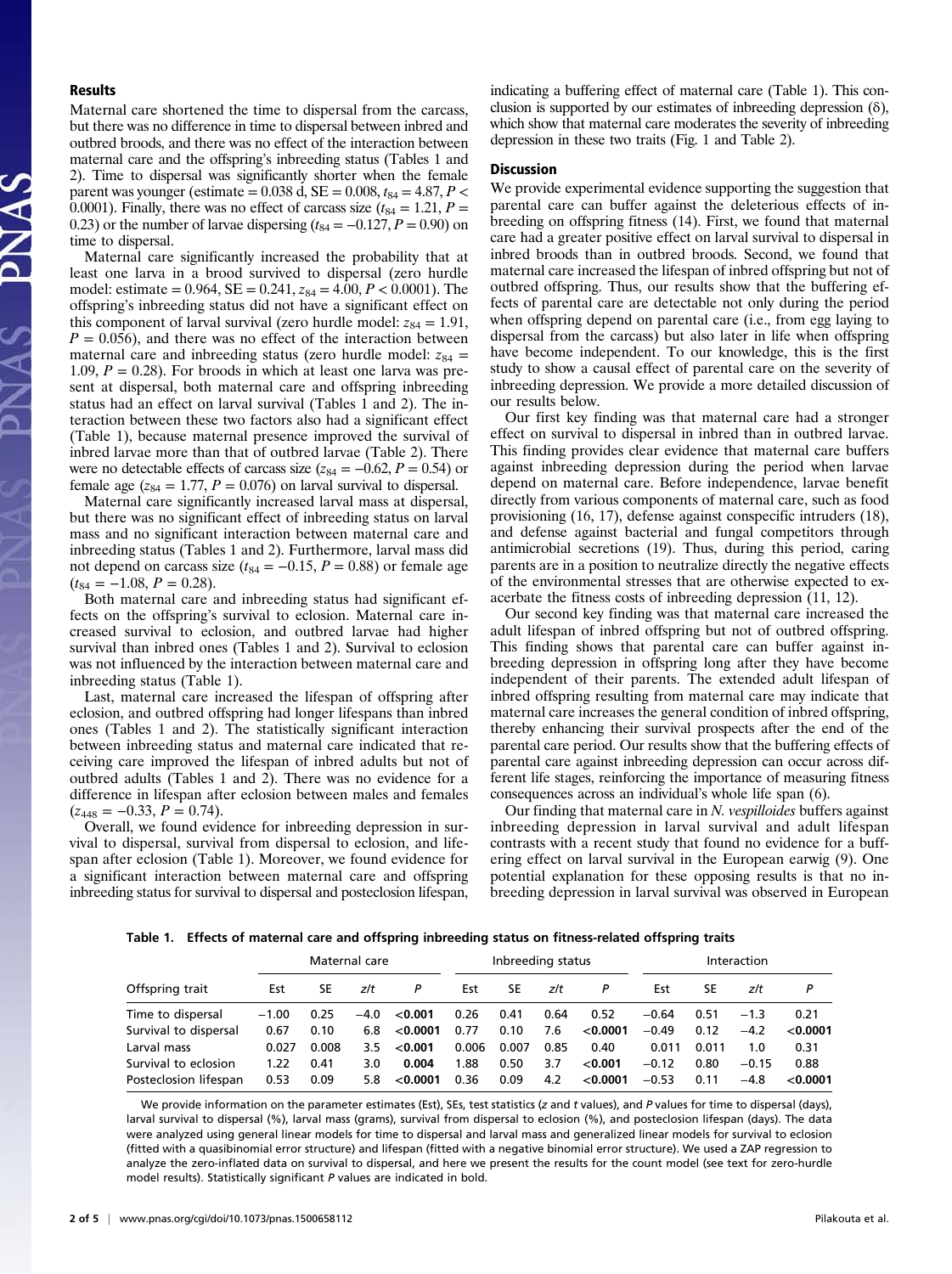|                          | Means $\pm$ SE   | $\delta$         |          |         |  |
|--------------------------|------------------|------------------|----------|---------|--|
| Offspring trait          | Care             | No care          | Care     | No care |  |
| Time to dispersal        |                  |                  |          |         |  |
| Outbred                  | $9.57 \pm 0.23$  | $10.90 + 0.26$   | $-0.028$ | 0.054   |  |
| Inbred                   | $9.84 \pm 0.24$  | $10.31 \pm 0.43$ |          |         |  |
| Survival to dispersal    |                  |                  |          |         |  |
| Outbred                  | $23.28 \pm 2.56$ | $12.67 \pm 2.74$ | 0.36     | 0.69    |  |
| Inbred                   | $14.97 \pm 2.20$ | $3.94 + 1.27$    |          |         |  |
| Larval mass at dispersal |                  |                  |          |         |  |
| Outbred                  | $0.180 + 0.006$  | $0.147 + 0.005$  | 0.072    | 0.048   |  |
| Inbred                   | $0.167 + 0.004$  | $0.140 + 0.006$  |          |         |  |
| Survival to eclosion     |                  |                  |          |         |  |
| Outbred                  | $96.54 \pm 1.44$ | $90.33 + 3.09$   | 0.14     | 0.35    |  |
| Inbred                   | $82.72 \pm 3.98$ | 58.7 $\pm$ 10.7  |          |         |  |
| Posteclosion lifespan    |                  |                  |          |         |  |
| Outbred                  | $32.93 \pm 1.34$ | $39.15 \pm 1.92$ | $-0.006$ | 0.41    |  |
| <b>Inbred</b>            | $33.12 \pm 1.19$ | $23.11 \pm 2.29$ |          |         |  |

Table 2. Means  $\pm$  SE and estimates of inbreeding depression ( $\delta$ ) for fitness-related traits for offspring that did or did not receive maternal care during the larval stage

We provide information on time to dispersal (days), larval survival to dispersal (%), larval mass (grams), survival from dispersal to eclosion (%), and lifespan (days). For each of these traits, we used the equation  $\delta$  = (wo − wi)/wo to calculate inbreeding depression as a proportional change in mean fitness of outbred and inbred offspring.

earwigs. In contrast, we found evidence for substantial inbreeding depression in this trait, as is consistent with previous work on N. vespilloides (16). We suggest that parental care can buffer against inbreeding depression only when the following two conditions are met:  $(i)$  offspring suffer from inbreeding depression in a particular trait, and  $(ii)$  parental care can improve offspring performance with regard to that trait. Our results confirm that both conditions were met in N. vespilloides, whereas only the second condition was met in European earwigs (9).

Given that matings between close relatives are relatively uncommon in most natural populations of animals (20, 21), it seems unlikely that parental care evolved specifically to buffer against inbreeding depression. Instead, it is generally accepted that parental care evolves as a mechanism for neutralizing the effects of environmental stresses, such as starvation, predation, parasitism, and competition, on the offspring's fitness (13, 22). However, once parental care has evolved, it may inadvertently moderate the severity of inbreeding depression because it alleviates many of the same stresses that are predicted to exacerbate inbreeding depression (11). We therefore expect similar buffering effects against inbreeding to be widespread across species

with parental care, regardless of whether they have a history of inbreeding. Furthermore, we suggest that whenever a previously outbred population becomes subject to inbreeding (e.g., because of habitat fragmentation or a population bottleneck), the severity of inbreeding depression may depend on the preexisting form or level of parental care. Thus, the buffering effect of parental care is likely to be nonadaptive in the context of coping with inbreeding but adaptive in the context of neutralizing environmental stresses.

Although it seems unlikely that parental care originated to provide a buffer against inbreeding, the form or level of parental care may be modified subsequently because of its capacity to buffer against the fitness costs of inbreeding depression should the population remain inbred over many subsequent generations. Such evolutionary changes in parental care might occur in animal taxa with inbred mating systems (14, 23). Avilés and Bukowski (14) proposed that parental care or other forms of sociality that buffer against inbreeding depression could facilitate the transition from an ancestral outbred mating system toward an inbred mating system (23). Our finding that parental care buffers against inbreeding depression provides experimental evidence that parental



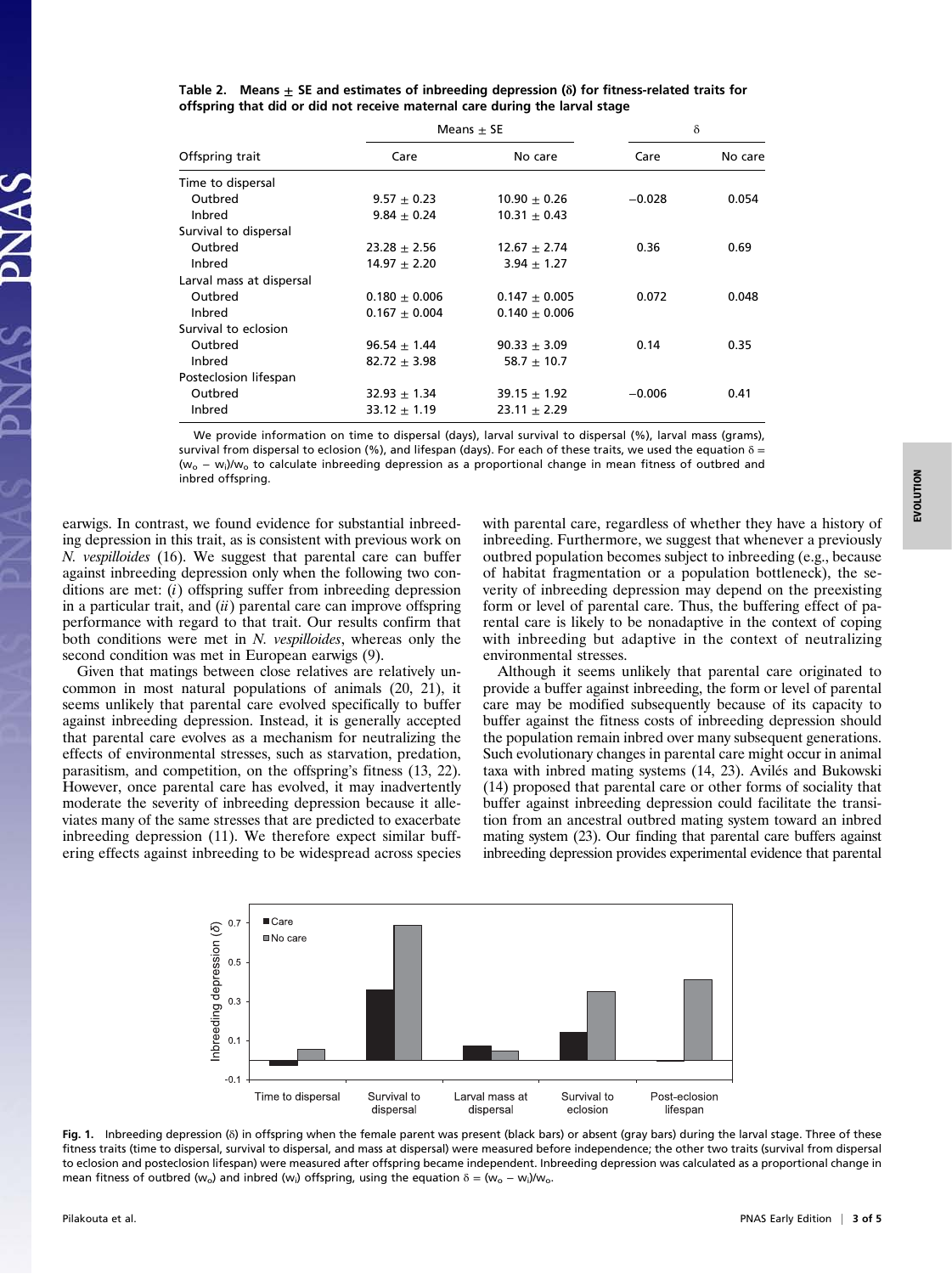care may facilitate the evolution of inbred social systems by reducing the fitness costs of inbreeding depression associated with such a transition. Nevertheless, the argument by Avilés and Bukowski (14) implicitly assumes that parental care itself is not subject to inbreeding depression. Theoretical considerations suggest that this assumption might be violated (24, 25), in which case persistent inbreeding might affect the parents' ability to buffer against inbreeding depression in their offspring. Given these theoretical predictions and some mixed evidence from empirical studies on the effect of inbreeding on parental care (26–28), we encourage further work in this area.

Based on our findings, we expect selection for inbreeding avoidance to be relaxed when parental care can moderate the deleterious effects of inbreeding in the offspring (provided that parental care itself is not subject to inbreeding depression). Under these conditions, the buffering effects of parental care may favor inbreeding tolerance or even inbreeding preference, a possibility that has been overlooked in the literature. Theoretical models emphasize the importance of the costs of dispersal, mating system, mate encounter rate, and kin recognition as important factors shaping the balance between inbreeding tolerance and avoidance (29–31). To our knowledge, the only theoretical study to specifically consider the role of parental care concludes that biparental care should lead to lower inbreeding tolerance, because both parents must put in a substantial amount of parental effort for a relatively small return in the form of inbred offspring (30). However, existing theory has not considered that parental care might moderate the severity of inbreeding depression in the offspring, in which case it could have the opposite effect of leading to higher inbreeding tolerance. For example, in an African cichlid with biparental care (Pelvicachromis taeniatus), both sexes preferentially mate with a close relative (32). There is no evidence for inbreeding depression in this species, and it has been suggested that the absence of inbreeding depression results from the occurrence of parental care (9, 32). The buffering effects of parental care on offspring fitness may interact with lifehistory traits and mating dynamics to determine an organism's inbreeding strategy, which in turn can have profound implications for the maintenance of genetic variation within a population (5, 6). Considering the wider implications of the potential effects of parental care on the severity of inbreeding depression may thus help us better understand and predict when animals should avoid, tolerate, or prefer inbreeding (5).

In summary, our findings have important implications for the understanding of inbreeding, a central topic in ecology and evolutionary biology. First, we show that the buffering effects of parental care were detectable not only during the period when larvae depend on parental care (i.e., from egg laying to dispersal from the carcass) but also long after independence. We expect such buffering to be widespread in species with parental care, even in populations with no history of inbreeding, as long as parental care can alleviate environmental stress and kin matings lead to considerable inbreeding depression in the offspring. Second, the buffering effects of parental care may favor the evolution of inbred mating systems or inbreeding tolerance by reducing the fitness costs to inbred offspring (14). Therefore, a better understanding of how parental care and other forms of sociality can influence the expression of inbreeding depression may help explain the observed variation in animal inbreeding strategies.

#### Materials and Methods

Study Species. Burying beetles (N. vespilloides) breed on carcasses of small vertebrates and have facultative biparental care. Parents bury the carcass in the soil and lay the eggs around it (33). They prepare the carcass by removing any fur or feathers and apply antimicrobial secretions to suppress bacterial and fungal growth (33, 34). After hatching, larvae crawl to the carcass and start feeding in a crater created by the parents. The larvae can self-feed, but parents also provision larvae with predigested carrion (16). In addition, parents defend the brood from predators and conspecific competitors (35). The larvae disperse from the carcass about 5 d after hatching, pupate about 10 d after dispersal, and eclose as adults about 10 d after pupation.

Experimental Design. We used beetles from an outbred laboratory population maintained at The University of Edinburgh. To avoid inbreeding in the stock population, we maintained a large population (500–1,000 individuals per generation) and mated only unrelated or distantly related individuals (i.e., no common ancestors for at least two generations). The beetles used in this study comprised of third- and fourth-generation beetles from lines originally collected in Edinburgh and Warmond, The Netherlands. Similar numbers of beetles were used from each line, and there was no evidence of outbreeding depression. They were housed individually in transparent plastic containers (12  $\times$  8  $\times$  2 cm) filled with moist soil and kept at 20 °C and constant light. Nonbreeding adults were fed raw organic beef twice a week.

To examine whether parental care buffers against inbreeding depression, we used a  $2 \times 2$  factorial design with the following treatment groups: (i) outbred offspring that received maternal care ( $n = 32$ ); (ii) outbred offspring that received no maternal care ( $n = 33$ ); (iii) inbred offspring that received maternal care ( $n = 33$ ); and (iv) inbred offspring that received no maternal care ( $n = 33$ ). To produce outbred offspring for treatment groups 1 and 2, we paired outbred virgin beetles that did not share ancestors for at least two generations. To produce inbred offspring for treatment groups 3 and 4, we paired outbred virgin beetles that were full siblings. These experimental pairs ( $n = 131$ ) were randomly assigned to treatments (care or no care). They then were transferred to transparent plastic containers (17  $\times$  12  $\times$  6 cm) filled with 1 cm of moist soil and provided with a previously frozen mouse carcass (Livefoods Direct Ltd.) of a standardized size (24–27 g). In this species, the amount of care provided by the male is highly variable, and male removal has no average effect on offspring fitness under laboratory conditions (36). For this reason, we removed males from all treatments after eggs were laid but before the larvae had hatched. In treatment groups 2 and 4, we also removed females at the same time, but females were left to care for their brood until dispersal in treatment groups 1 and 3.

When all larvae had dispersed from the carcass, we recorded the date, the number of surviving larvae, and the total mass of the brood. These data were used to calculate time to dispersal and average larval mass for each brood. All larvae, up to a maximum of 15 per brood, were placed into large transparent boxes filled with moist soil. At eclosion, we recorded the proportion of individuals that eclosed successfully from each brood and placed up to six beetles into individual containers. We tracked the mortality of these beetles  $(n = 449)$  by checking them twice a week until death.

Statistical Analyses. All data were analyzed using R version 3.1.1. We used general linear models for traits that had a normal error structure (average larval mass and time to dispersal). For survival to eclosion, we used a generalized linear model fitted with a quasibinomial error distribution, and for posteclosion lifespan we used a generalized linear model fitted with a negative binomial error distribution. Because of a high proportion of zeros in the larval survival data, we ran a zero-adjusted Poisson (ZAP) regression using the hurdle function in the pscl package (37). A Poisson structure was assumed for the count model, and a binomial structure was assumed for the zero-hurdle model. Significant values on the count model indicate that a given variable had an effect on the number of larvae surviving to dispersal, whereas significant values on the zerohurdle model indicate that a given variable had an effect on the probability of having zero versus nonzero larvae at dispersal.

All models included parental care (maternal presence or absence) and inbreeding status (inbred or outbred offspring) as main effects, as well as an interaction between these two factors. Carcass size was included as an additional covariate in the models for time to dispersal, survival to dispersal, and average larval mass, because the amount of resources available may influence offspring growth and survival. We also added female age to the models for time to dispersal, survival to dispersal, and average larval mass, because the amount of care a female provides may depend on her age. Note that there was no significant difference in female age between treatments [one-way ANOVA;  $F(3,127) = 0.26$ ,  $P = 0.86$ ]. Last, we added sex as a factor in the lifespan model because of the possibility of sex-specific mortality (38). Decisions as to which variables to include in the final model were based on Akaike Information Criterion model-selection criteria.

To compare inbreeding depression in offspring fitness traits between the care and no care treatments, we calculated inbreeding depression as a proportional change in mean fitness of outbred  $(w_0)$  and inbred offspring (w<sub>i</sub>) based on the equation  $\delta = (w_o - w_i)/w_o$  (Table 2) (39).